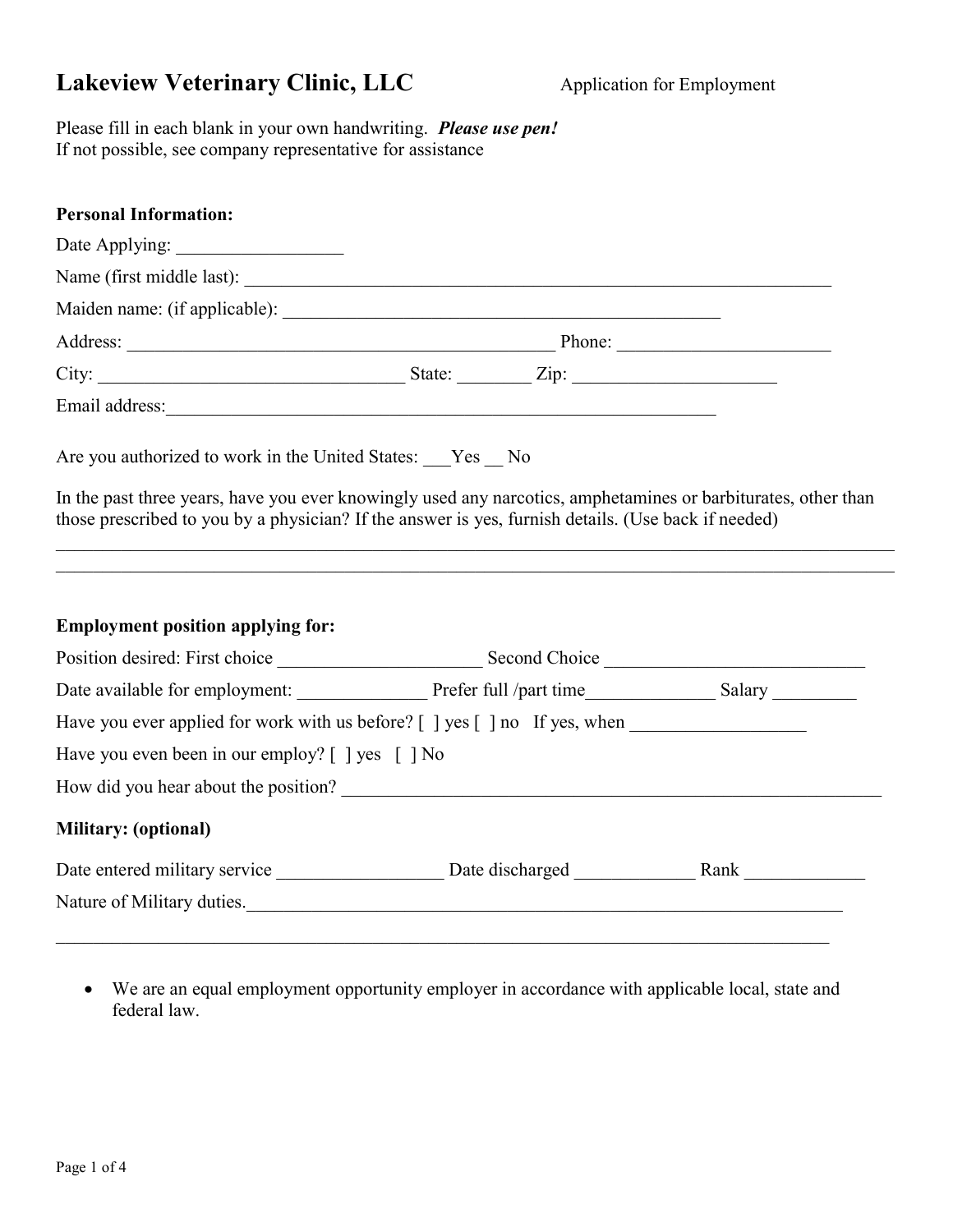| Type of                                                                                        | Name and Location                                                                                                     |                                            |              | Dates attended | Graduate |    | Grade         | Degree   | Major |
|------------------------------------------------------------------------------------------------|-----------------------------------------------------------------------------------------------------------------------|--------------------------------------------|--------------|----------------|----------|----|---------------|----------|-------|
| school                                                                                         |                                                                                                                       |                                            | From         | To             |          |    | Point         | received | Minor |
|                                                                                                |                                                                                                                       |                                            | Mo. /<br>Yr. | Mo. / Yr.      | Yes      | No | average       |          |       |
| High                                                                                           |                                                                                                                       |                                            |              |                |          |    |               |          |       |
| School                                                                                         |                                                                                                                       |                                            |              |                |          |    |               |          |       |
| College or                                                                                     |                                                                                                                       |                                            |              |                |          |    | out           |          |       |
| University                                                                                     |                                                                                                                       |                                            |              |                |          |    | of            |          |       |
| College or                                                                                     |                                                                                                                       |                                            |              |                |          |    | out           |          |       |
| University                                                                                     |                                                                                                                       |                                            |              |                |          |    | of            |          |       |
| Graduate                                                                                       |                                                                                                                       |                                            |              |                |          |    | out           |          |       |
| School                                                                                         |                                                                                                                       |                                            |              |                |          |    | of            |          |       |
| Other                                                                                          |                                                                                                                       |                                            |              |                |          |    | out           |          |       |
|                                                                                                |                                                                                                                       |                                            |              |                |          |    | of            |          |       |
|                                                                                                |                                                                                                                       |                                            |              |                |          |    |               |          |       |
|                                                                                                | I will be willing to supply a transcript of my grades if requested: [ ] yes                                           |                                            |              |                |          |    | $\lceil$   no |          |       |
|                                                                                                |                                                                                                                       |                                            |              |                |          |    |               |          |       |
|                                                                                                |                                                                                                                       |                                            |              |                |          |    |               |          |       |
| College:                                                                                       |                                                                                                                       |                                            |              |                |          |    |               |          |       |
|                                                                                                |                                                                                                                       |                                            |              |                |          |    |               |          |       |
| Optional:                                                                                      |                                                                                                                       |                                            |              |                |          |    |               |          |       |
|                                                                                                |                                                                                                                       |                                            |              |                |          |    |               |          |       |
| College:                                                                                       | <u> 1989 - Andrea Station Barbara, actor a component de la componentación de la componentación de la componentaci</u> |                                            |              |                |          |    |               |          |       |
|                                                                                                |                                                                                                                       |                                            |              |                |          |    |               |          |       |
|                                                                                                |                                                                                                                       |                                            |              |                |          |    |               |          |       |
|                                                                                                |                                                                                                                       |                                            |              |                |          |    |               |          |       |
| May we have permission to contact: Present Supervisor [] Yes [] No                             |                                                                                                                       |                                            |              |                |          |    |               |          |       |
|                                                                                                |                                                                                                                       | Past Supervisors listed below [] Yes [] No |              |                |          |    |               |          |       |
|                                                                                                | References listed on below [] Yes [] No                                                                               |                                            |              |                |          |    |               |          |       |
| If more space is necessary for employment, please attach additional sheets.                    |                                                                                                                       |                                            |              |                |          |    |               |          |       |
| Please note: Application materials are not complete without applicant's signature on end page. |                                                                                                                       |                                            |              |                |          |    |               |          |       |
|                                                                                                |                                                                                                                       |                                            |              |                |          |    |               |          |       |

College students only: List college faculty members who know you and your work well.

| Name | School | Phone | School location | Department |
|------|--------|-------|-----------------|------------|
|      |        |       |                 |            |
|      |        |       |                 |            |
|      |        |       |                 |            |
|      |        |       |                 |            |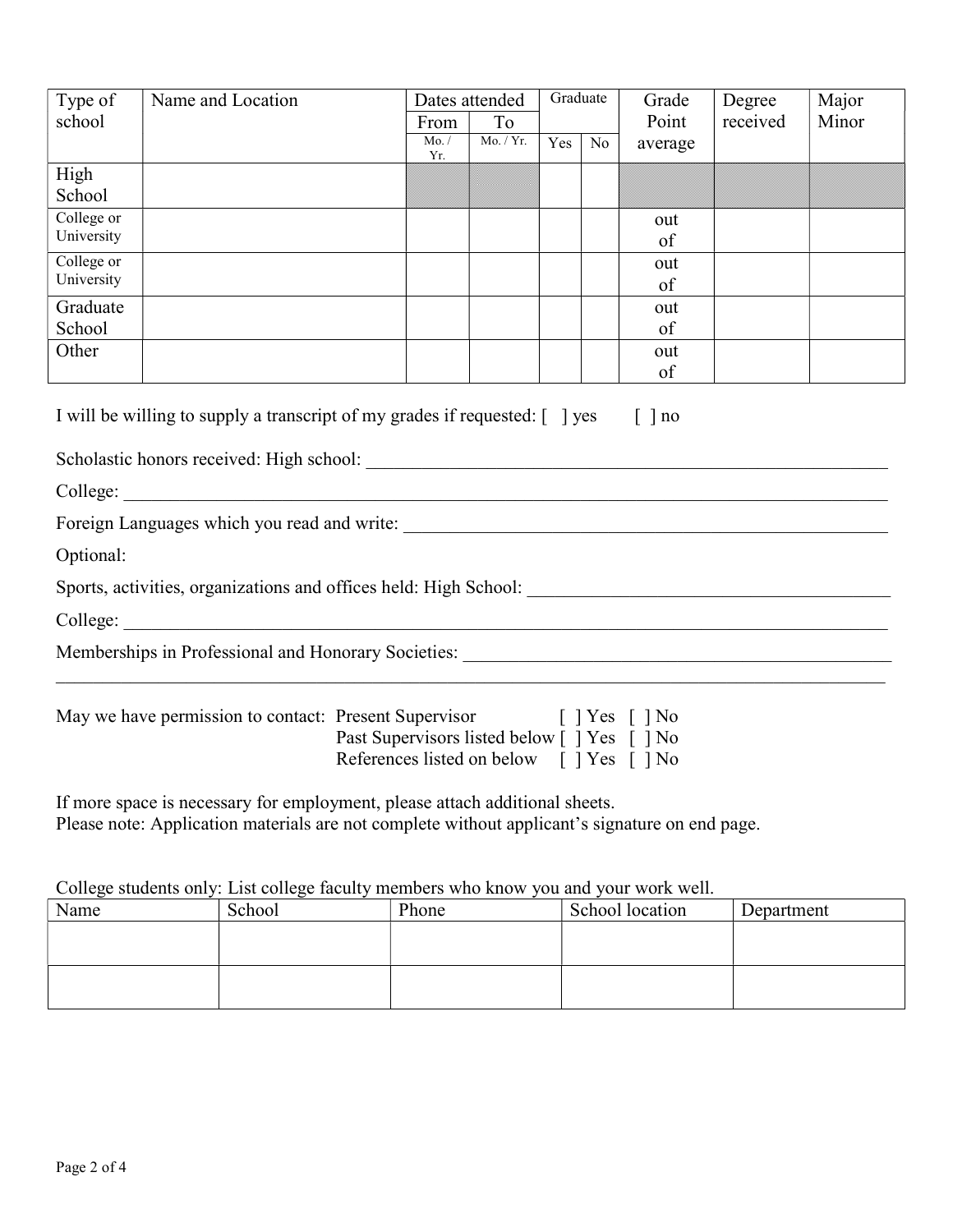## **Employment History**

| Employer<br>(Most recent first)                                                                                                    | Address | Month – Year<br>employed | Name of last supervisors(s) | Reason for leaving |  |  |
|------------------------------------------------------------------------------------------------------------------------------------|---------|--------------------------|-----------------------------|--------------------|--|--|
| 1.                                                                                                                                 |         | <b>Start</b>             |                             |                    |  |  |
|                                                                                                                                    |         | End                      | Phone:                      |                    |  |  |
| Details of Responsibilities:                                                                                                       |         |                          |                             |                    |  |  |
|                                                                                                                                    |         |                          |                             |                    |  |  |
|                                                                                                                                    |         |                          |                             |                    |  |  |
| Is this your present employer? $[$ $]$ Yes<br>No (If yes, this employer will not be contacted without your permission – see below) |         |                          |                             |                    |  |  |

| ٠.                           |  | Start |        |  |  |  |
|------------------------------|--|-------|--------|--|--|--|
|                              |  | End   | Phone: |  |  |  |
| Details of Responsibilities: |  |       |        |  |  |  |
|                              |  |       |        |  |  |  |

| 3.                           | Start |        |  |
|------------------------------|-------|--------|--|
|                              | End   | Phone: |  |
| Details of Responsibilities: |       |        |  |

| 4.                           |  | Start |  |        |  |  |
|------------------------------|--|-------|--|--------|--|--|
|                              |  | End   |  | Phone: |  |  |
| Details of Responsibilities: |  |       |  |        |  |  |
|                              |  |       |  |        |  |  |